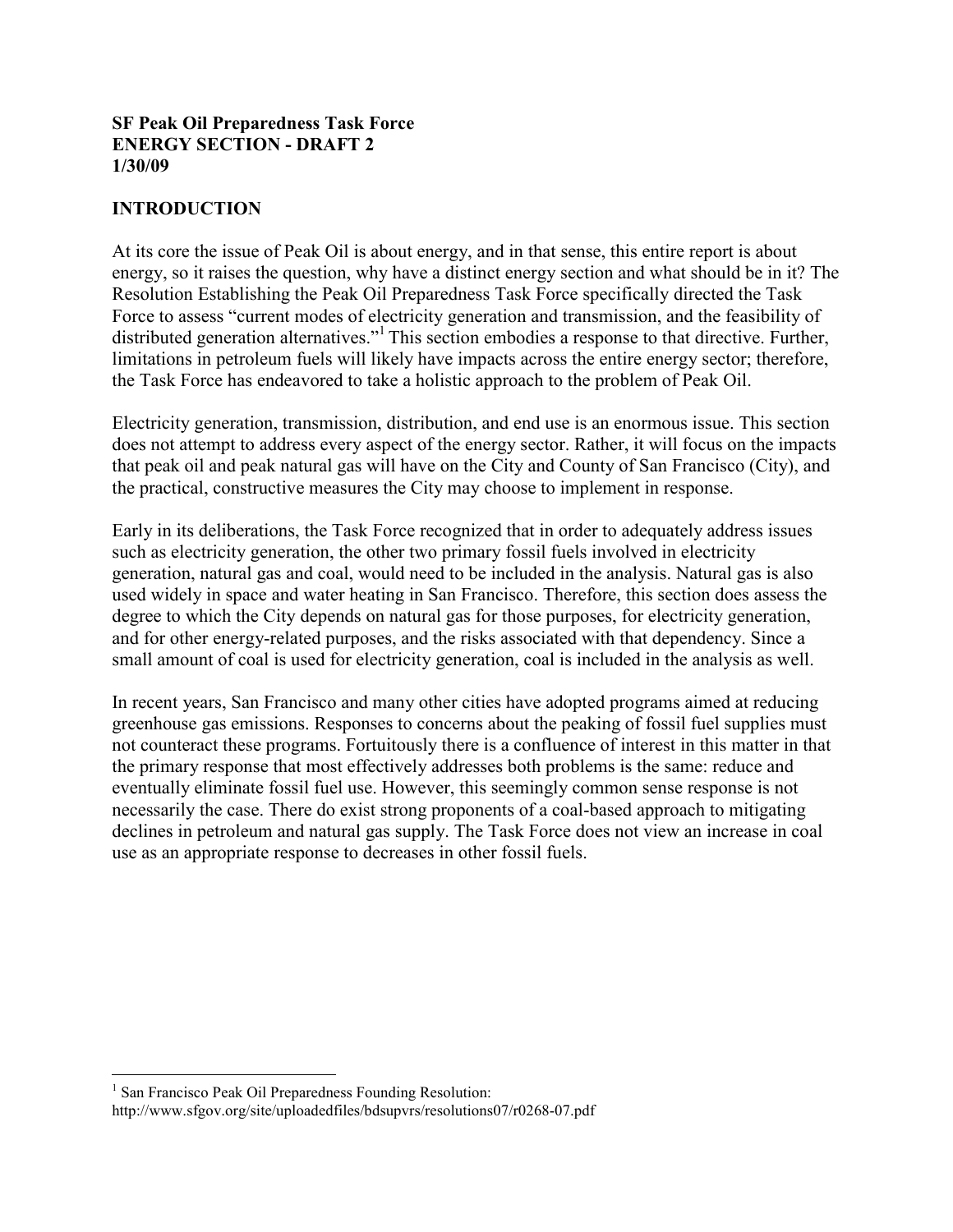#### I. Assessment of Current Reality

 $\overline{a}$ 

The picture painted of current energy use in the City of San Francisco is painted in broad swaths with fossil energy. Something on the order of 86% of the total primary energy sources for all purposes are fossil - petroleum, natural gas, and a small amount of coal.

The following chart indicates the major primary energy sources for San Francisco for all purposes, including transportation.<sup>2</sup>



#### San Francisco Primary Energy Sources

<sup>&</sup>lt;sup>2</sup> Multiple Sources: Hetch-Hetchy, Hetch-Hetchy Brochure; Natural gas-fired electricity, Electric Resource Investment Strategy (ERIS) Figure 4.3; Diesel fueled electricity, ERIS, Figure 4.3; Co-generation of electricity, SF Climate Action Plan update, 2005 Data; PG&E electricity, Total PG&E is calculated from net of uses vs. other sources of electricity: Natural gas, large hydro, coal, small hydro-powered, wind, nuclear, geothermal, all from PG&E 2007 Power Mix; Solar, SF Solar Map; Natural gas calculated based on output figures; Petroleum-based fuel calculated based on 2005 VMT data from SF Climate Action Plan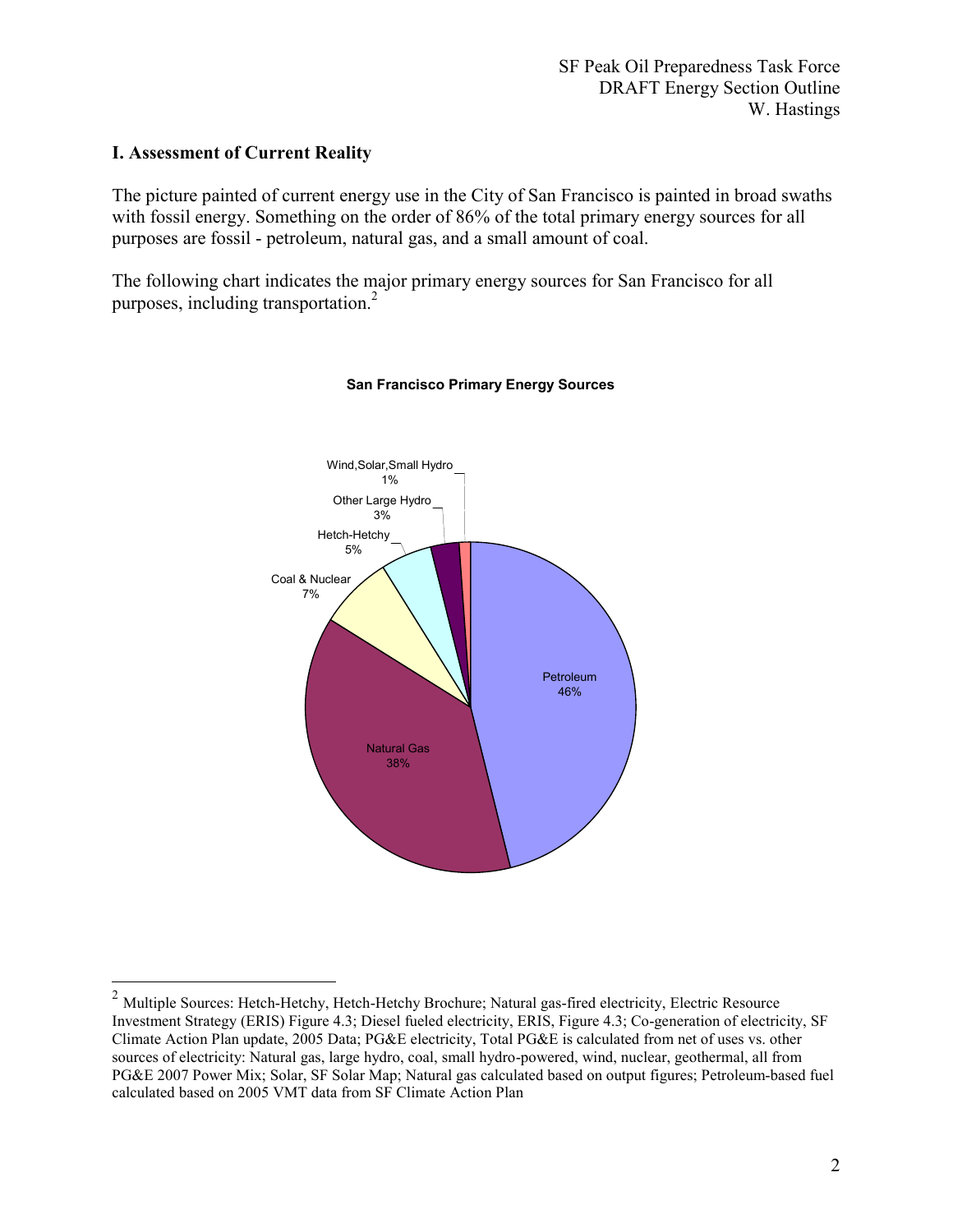

# This following chart indicates the end usage of all energy sources in San Francisco.<sup>3</sup>

SF Total Energy Usage

#### Three Principal Energy Sinks (As reflected in the usage chart above)

#### 1. Vehicle Fuel ~45%

 $\overline{a}$ 

Over 95% of the petroleum fuels used in San Francisco are used in transportation as vehicle fuel. The Task Force Report includes a section dedicated to the issue of transportation. Please refer to that section for information regarding that sector. Some modes of transportation depend on grid electricity. Some scenarios for future mobility include substantial increases in the availability and use of plug-in hybrid electric vehicles (PHEVs) and pure Electric Vehicles (EVs), as well as electrification of currently non-electrified transit lines. In these scenarios, significant increases in

 $3$  Multiple sources: Electricity for residential, commercial, industrial, City Depts, Muni & BART was from the SF Climate Action Plan 2005 update; Solar, SF Solar Map; Hetch-Hetchy power sold calculated from Hetch-Hetchy total generated, less power used by City Depts and Muni; Electricity conversion losses estimated in inputs; Residential, commercial, and City Depts natural gas, SF Climate Action Plan 2005 update; Gasoline & Diesel trips within SF based on vehicle miles traveled data in Climate Action Plan 2005 update; Trips partly in SF, Caltrain, and ferries, Climate Action Plan 2005 update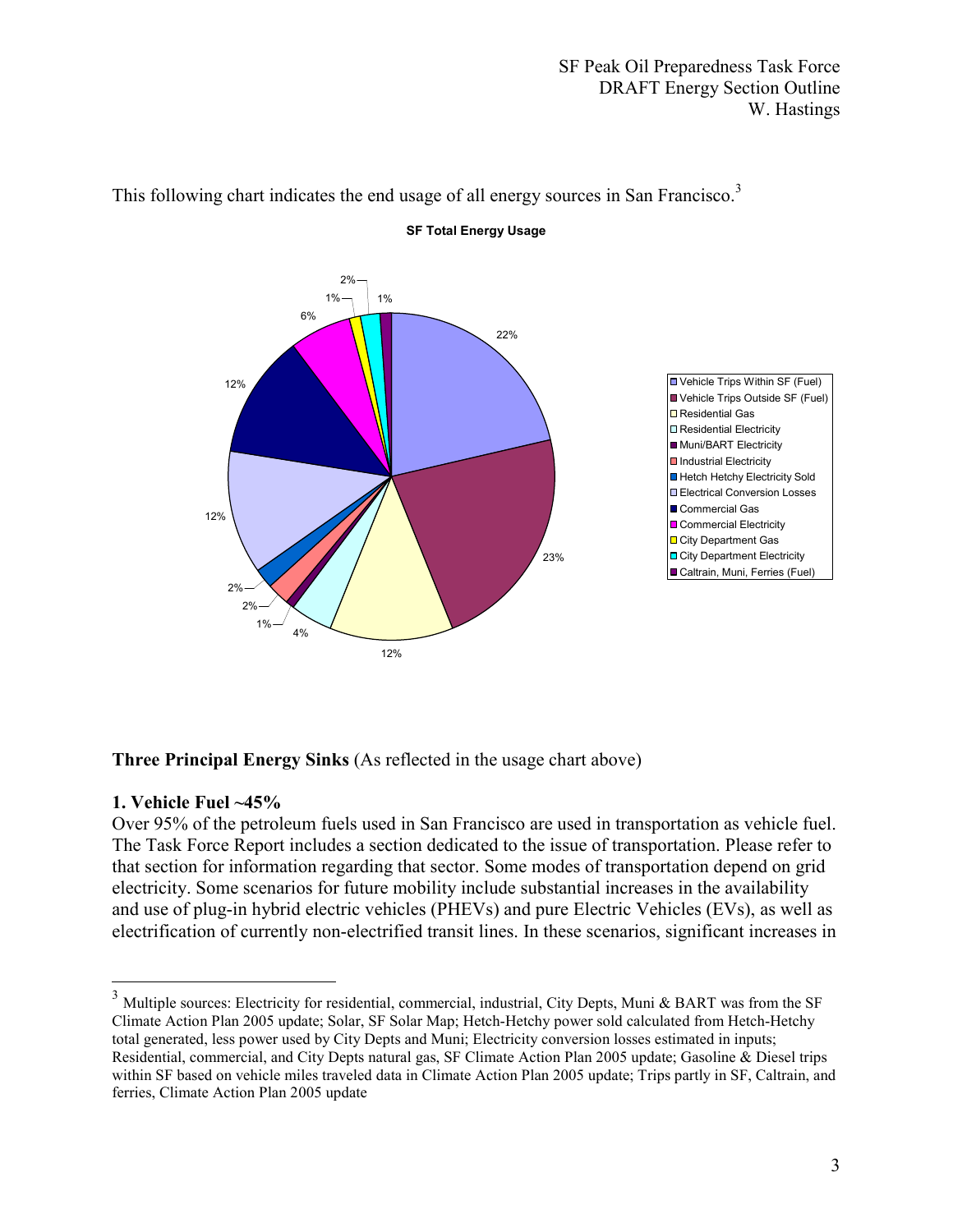the load on the electrical utility are projected. The City must anticipate this potential increase in its forecasts.

# 2. Electrical Generation & Use $^4$  ~30%

Total electricity consumption for the City in 2007 (the latest year available) was 1555.2 million kilowatt-hours (kWh). Residential accounted for 1,451 million kWh and non-residential use accounted for 104.2 million kWh. $<sup>5</sup>$  The electricity produced for and used by the City falls within</sup> three categories: that provided by PG&E to residential and commercial ratepayers  $(\sim 78\%)$ ; that provided by the SFPUC mostly for powering municipal buildings and services (12-16%); and that which is provided to large commercial customers via "direct access" a holdover from the deregulation experiment of the late 1990s and early 2000s (6-10%).<sup>6</sup> Total usage in the City peaks at about 900 megawatts (MW, equal to one million watts) in a given year and over the course of a year uses about 5,000 gigawatt-hours of electricity.<sup>7</sup> A gigawatt is one billion watts, or one thousand kilowatts.<sup>8</sup> The mission at hand is not to figure out how to provide 900MW of capacity with non-fossil sources, but how to first reduce the demand significantly so that the job of powering the City is a less daunting one.

Petroleum is not a component of the electricity generation power mix for San Francisco. Although oil is not currently used directly for power generation in the City power mix, it must be acknowledged that oil is necessary in the platform that allows non-petroleum energy systems to function. For example, petroleum fuels are used in vehicles that deliver supplies and help maintain infrastructure, and many components of systems and infrastructure currently require petroleum inputs. In follow-up studies, the City should assess the degree to which its nonpetroleum energy sources depend on a petroleum platform.

### Pacific Gas & Electric (PG&E)

PG&E is a private corporation that provides natural gas and electric service to approximately 15 million people in a 70,000 square mile service area in northern and central California that includes San Francisco, but excluding power for municipal buildings, Muni, streetlights, and other City services.<sup>9</sup>

Action that may be required to rapidly adapt to Peak Oil impacts may include measures, such as a robust program to increase and expand distributed generation, that would probably not be in the best interest of shareholders and salary recipients in the PG&E for-profit model. As long as the major portion of power-provision to the City remains in the hands of a private corporation, the ability of the City to take meaningful action will be significantly limited.

 $\overline{a}$ <sup>4</sup> Note that this analysis does not take into account fuel-to-electricity transformation loss. Statewide, these losses amount to about 53%: See CA Energy balances Database and 2000 Energy Flow Chart: http://www.lbl.gov/Science-Articles/Archive/sabl/2005/November/Cal-Energy-Balance\_Murtishaw.pdf

<sup>&</sup>lt;sup>5</sup> CEC Website Database: http://ecdms.energy.ca.gov/elecbycounty.asp

<sup>6</sup> Phone Conversation with SFPUC Staff Camron Samii and Jim Hendry 1/14/09

<sup>&</sup>lt;sup>7</sup> SF Electricity Resource Plan, page 27

<sup>&</sup>lt;sup>8</sup> A kilowatt is 1,000 watts. A kilowatt-hour is equal to a 100 watt light bulb burning for 10 hours equals one kilowatt-hour (kWh).

<sup>9</sup> PG&E Website: http://www.pge.com/about/company/profile/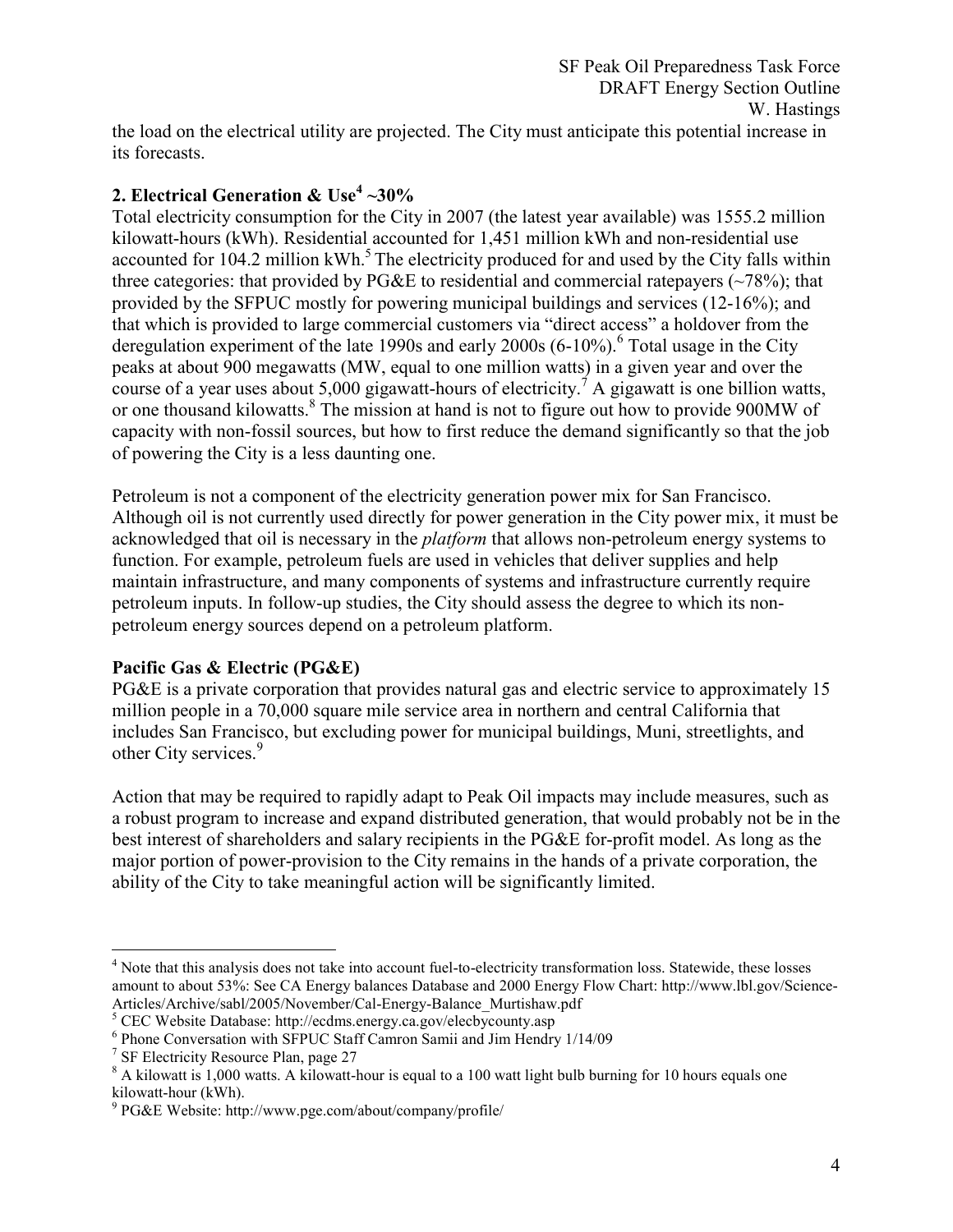# **PG&E Power Mix - 2008<sup>10</sup>** (Refers solely to electricity generation)

The 14% renewable energy component is comprised of wind  $(2\%)$ , solar  $(1\%)$ , geothermal (4%), biomass (4%), and small hydroelectric (4%).



#### PG&E 2008 Projected Power Mix

### San Francisco Public Utilities Commission (SFPUC)

The SFPUC provides electric power derived almost exclusively via the O'Shaughnessy Dam at Hetch Hetchy to meet the municipal requirements of the City, including power to operate Muni streetcars and electric buses, street and traffic lights, municipal buildings and other City facilities, including the airport. This totals about 140MW and comprises between 12 and 16% of total electrical power use in the City.<sup>11</sup>

Total power generated at Hetch Hetchy averages about 1.6 billion kWh per year with a peak capacity of  $\sim$ 410MW. Under the provisions of the Raker Act<sup>12</sup>, San Francisco can draw whatever it needs for its own use before allocating any to the Turlock and Modesto Irrigation Districts or any others after that. It may be plausible for the City to increase its capacity from this resource to accommodate increased transit electrification and/or EV battery charging.

l  $10$  February 2008 PG&E bill insert:

http://www.pge.com/mybusiness/myaccount/explanationofbill/billinserts/previous/2008/feb.shtml

<sup>&</sup>lt;sup>11</sup> Phone conversation with SFPUC staff Camron Samii and Jim Hendry 1/14/09

<sup>&</sup>lt;sup>12</sup> The Raker Act is the 1913 federal legislation that authorized damming the Tuolumne River in Yosemite National Park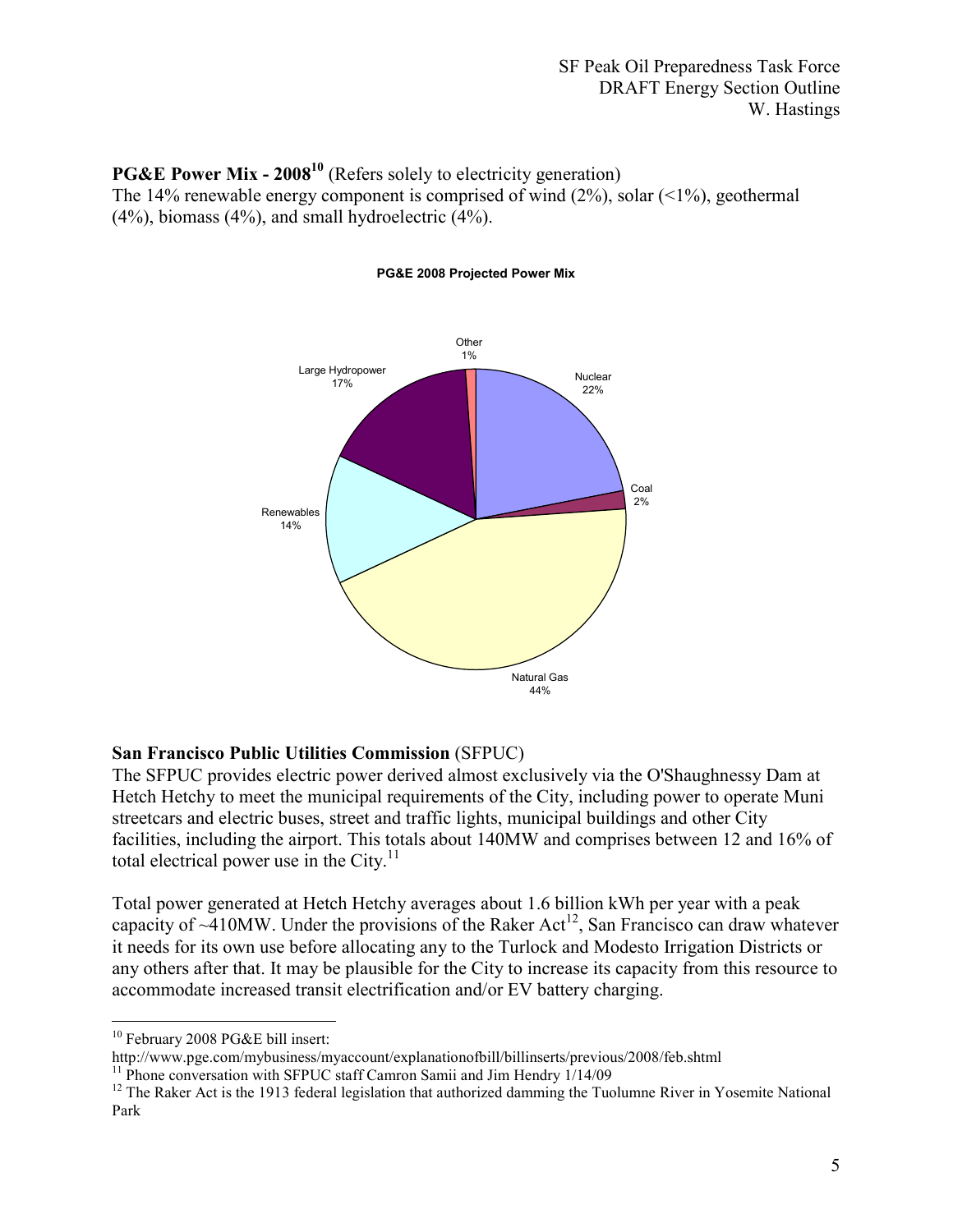## 3. Direct Use of Natural Gas ~25%

Total residential use for 2007 was 152.228651 Therms.<sup>13</sup> Total non-residential use for 2007 was 104.237183 Therms. A breakdown of how gas is used for space heating, water heating, residential vs. non-residential was not easy to find at any City, SFPUC, or PG&E website. It would be very helpful if this information were made readily available to the public, including use trends over time so that progress or lack thereof can be easily seen. Residential

- Space Heating [?]
- Water Heating [?]

Commercial

- Industrial Process Use [?]
- Co-generation [?]
- Space Heating [?]
- Water Heating [?]

### Conservation, Energy Efficiency, and Renewable Energy: Existing Programs and Plans

In the early 2000s the City produced an Electricity Resources Plan (ERP) and commissioned the Rocky Mountain Institute to carry out an Energy Resources Investment Strategy (ERIS). Many of the objectives in the ERP have been met and many other factors have emerged since the early 2000s. Also true is that many of the goals, such as those for renewably-generated power, have not been achieved. These two plans remain the plans under which the City operates with respect to electrical resources. The City should direct SFE and SFPUC to work together to produce a new updated integrated long term energy/electricity resource plan that takes the downside of the peak into consideration.

The City has a wide variety of conservation, energy efficiency, and renewable energy programs and plans underway. Most of them can be reviewed at the City's and the SFPUC's websites. Rather than listing them all here, many of them will be referenced as part of the mitigation strategies proposed herein due to the fact that their significance to Peak Oil & Gas comes in the context of a meaningful response, which is to rapidly increase conservation, energy efficiency, and renewable energy in the City.

 $\overline{a}$ <sup>13</sup> CEC Website Database: http://ecdms.energy.ca.gov/gasbycounty.asp; A therm is 100,000 British Thermal Units, the equivalent of burning about 100 cubic feet of gas, and equivalent to about 29kWh of electrical power: http://en.wikipedia.org/wiki/Therm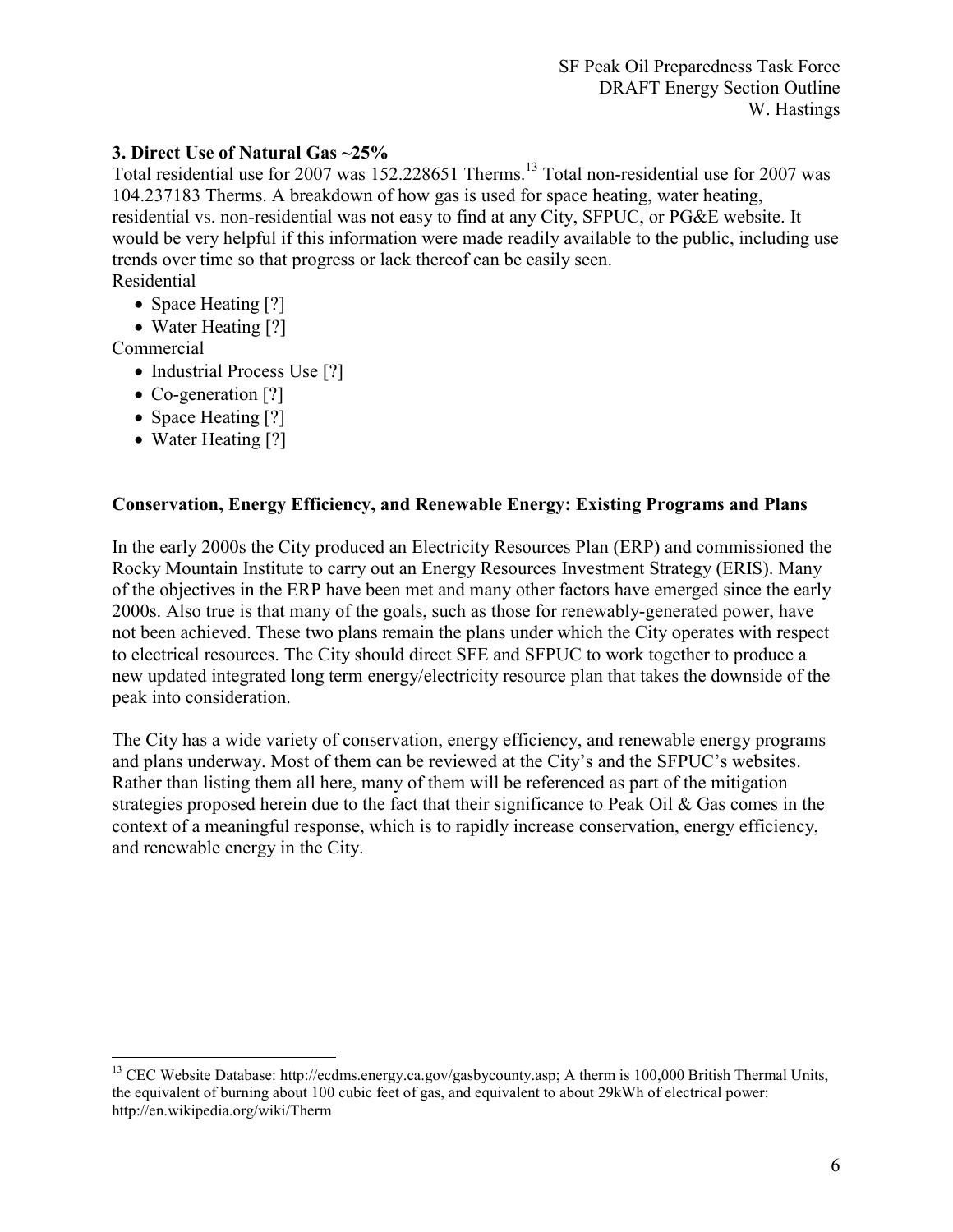# II. Vulnerabilities.

The principal vulnerability is that so much, nearly all, of the sources of energy that San Franciscans use to power their lives are fossil fuel sources - petroleum, natural gas, and coal. None of these sources are derived from within the City's boundary. In fact, San Francisco has limited capacity to generate any kind of power within its political boundary due to the fact that it is "built out" and very little developable land remains within the City. This leaves rooftops, parking areas, and few areas of open space as possibilities for energy generation within the City.

A second major vulnerability is a populace that is woefully unaware of the predicament that the City and society at large will face as the global extraction peak is passed and we are forced to learn to live in a contracting energy environment.

### Petroleum

This is covered very briefly here because it is addressed more thoroughly in other areas of the Report.

• Price

Oil prices are currently very volatile and difficult to predict. In August 2008 oil was at about \$150/bbl and at the time of this writing it is at about \$50/bbl and slowly rising. Price of oil at a given time is not necessarily an indicator of the proximity of the peak, although this kind of volatility has been predicted as a part of the experience of living through the peak. Daily oil price is a micro-metric; Peak Oil is a macro problem. It is a mistake to think that the peak is

not a problem based on current relatively low oil prices. An analogy would be arguing that climate change is not a problem because we are having some cold weather.

• Supply

Supply estimates in terms of time-of-peak range from now, to most estimating the very near future, to a very few optimists

"Last summer's \$4-a-gallon gas was no anomaly, it was a brief glimpse of our future. We must address the inevitability of peak oil by developing vehicles powered by alternatives." Irv Miller, vice president, Toyota USA News Release of 1/10/09

estimating some time around 2030. Total planetary endowment is conventionally estimated at 2 trillion bbls prior to commercial extraction, with about 1 trillion bbls remaining. The more difficult-to-extract trillion.

• End Use/s

Over 95% of petroleum fuel is used for transportation purposes. The remainder is used in industrial applications. Some petroleum diesel is used for emergency back-up generators in hospitals and other facilities that can't afford a blackout. If sustainably-produced biodiesel is not available, these generators will be vulnerable.

### Natural Gas

• Price

It is likely that the price of natural gas will be the limiting factor before actual economically significant shortages of supply become a reality. The eventual high prices due to competition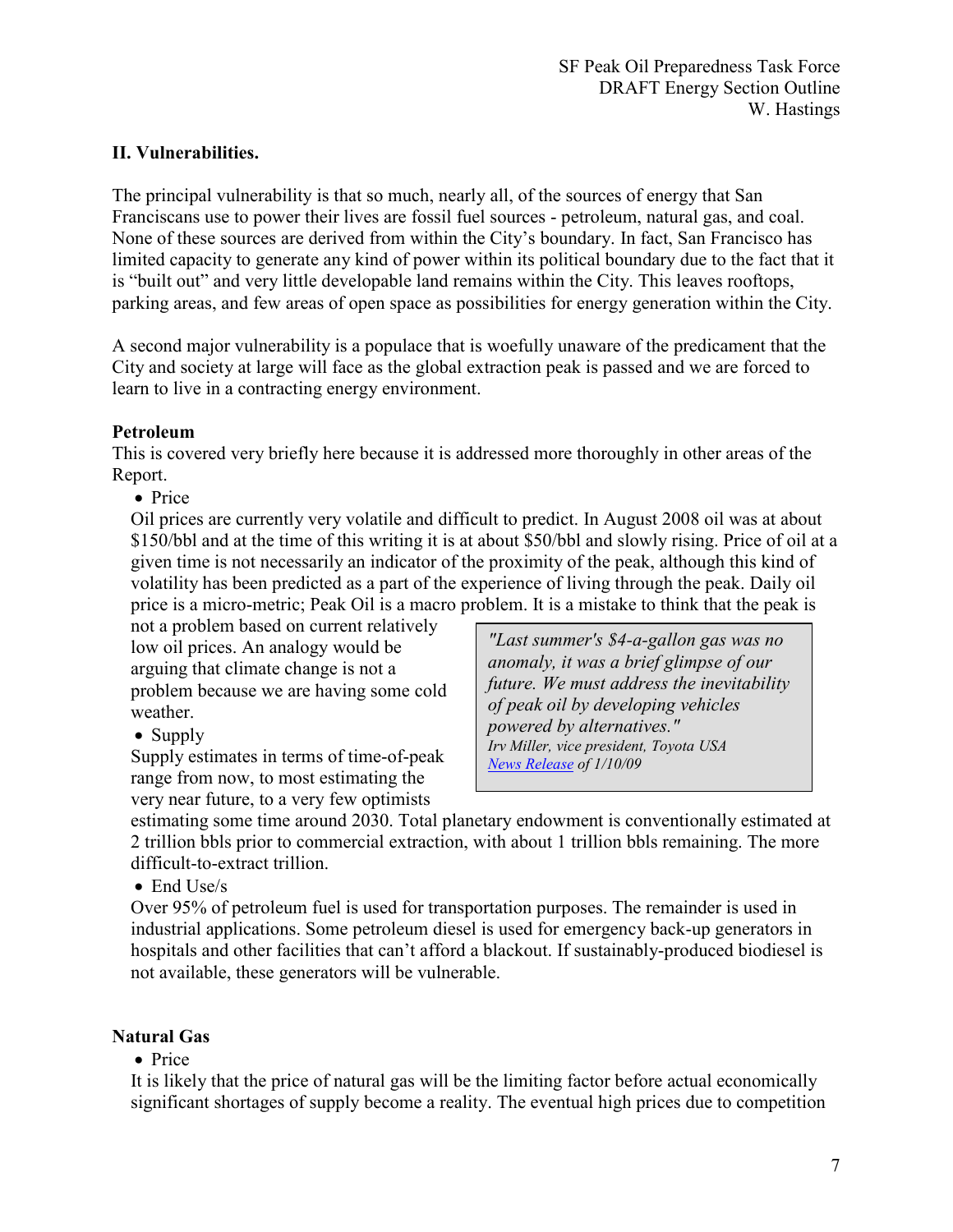and other factors will render natural gas effectively unavailable. Prices are notoriously difficult to predict with accuracy. Therefore, the Task Force recommends that the City adopt a general policy of erring on the side of high price estimates when conducting forecasts in this regard. For the periods when high estimated prices do not materialize, the City and consumers will benefit by unexpectedly lower prices. If prices are at or above anticipated estimates, the City will be better prepared than if lower estimates had been used.

• Supply

Natural gas production peaked in the U.S. in 1973.<sup>14</sup> However, in recent years, production has increased nearly to the level of this historic peak due to an increase in the number of wells drilled and improvements in natural gas drilling technology. Even so, California and San Francisco increasingly rely on natural gas imported via pipeline. Supplies from overseas can be liquefied and shipped then returned to the gaseous state for end use, but this system is extremely dangerous, controversial, and requires extensive infrastructure investment for supply that cannot be guaranteed. Additionally, conversion losses for liquefied natural gas (LNG) to electricity are about 40%.

• End Uses

All users of natural gas will be vulnerable to price hikes. As mentioned in the Assessment section, City-specific data is not easy to obtain. Having this information readily available to the public would be a step in the right direction.

• Electric Utility

The electrical utility will remain very vulnerable to price increases as long as it remains so dependent on natural gas. Gas, like oil, is ultimately a finite resource. It would be prudent to begin the process of transitioning away from these resources now.

# **Coal**

Although coal is the largest single source of fuel for the generation of electricity worldwide, the City uses very little for this purpose, or for any other purpose. Therefore, the Task Force does not anticipate that coal prices or supply will be a significant factor in energy decision-making for the City in the foreseeable future. This does not imply that the City will be immune to economic impacts in the broader U.S. and international context due to future coal price/supply fluctuations. The risk also exists that energy decision-making that is not in the hands of the City government may result in an increase in coal use.

# • Price

Thermal coal (the coal used in power generation) is priced in short tons (a short ton  $= 2000$ lbs.). In the year 2000 coal stood below \$25/short ton. As of January 2008, the median price per short ton of thermal coal is \$100. The near-term price is expected to decline due to the current global economic downturn.<sup>15</sup>

• Supply

Global coal supply estimates range from "enough coal to last us over 190 years" (World Coal Institute), to "a global production peak in about 15 years" (Energy Watch Group). Although coal exists in far greater quantity than oil or gas, extraction and combustion impacts may inhibit fully exploiting this resource. The Task Force urges the City to resist public policies that would facilitate increased coal use as a primary electricity generation source in nearby

 $\overline{a}$ <sup>14</sup> High Noon for Natural Gas, Julian Darley 2004

<sup>&</sup>lt;sup>15</sup> Reuters 11/27/08 Fayen Wong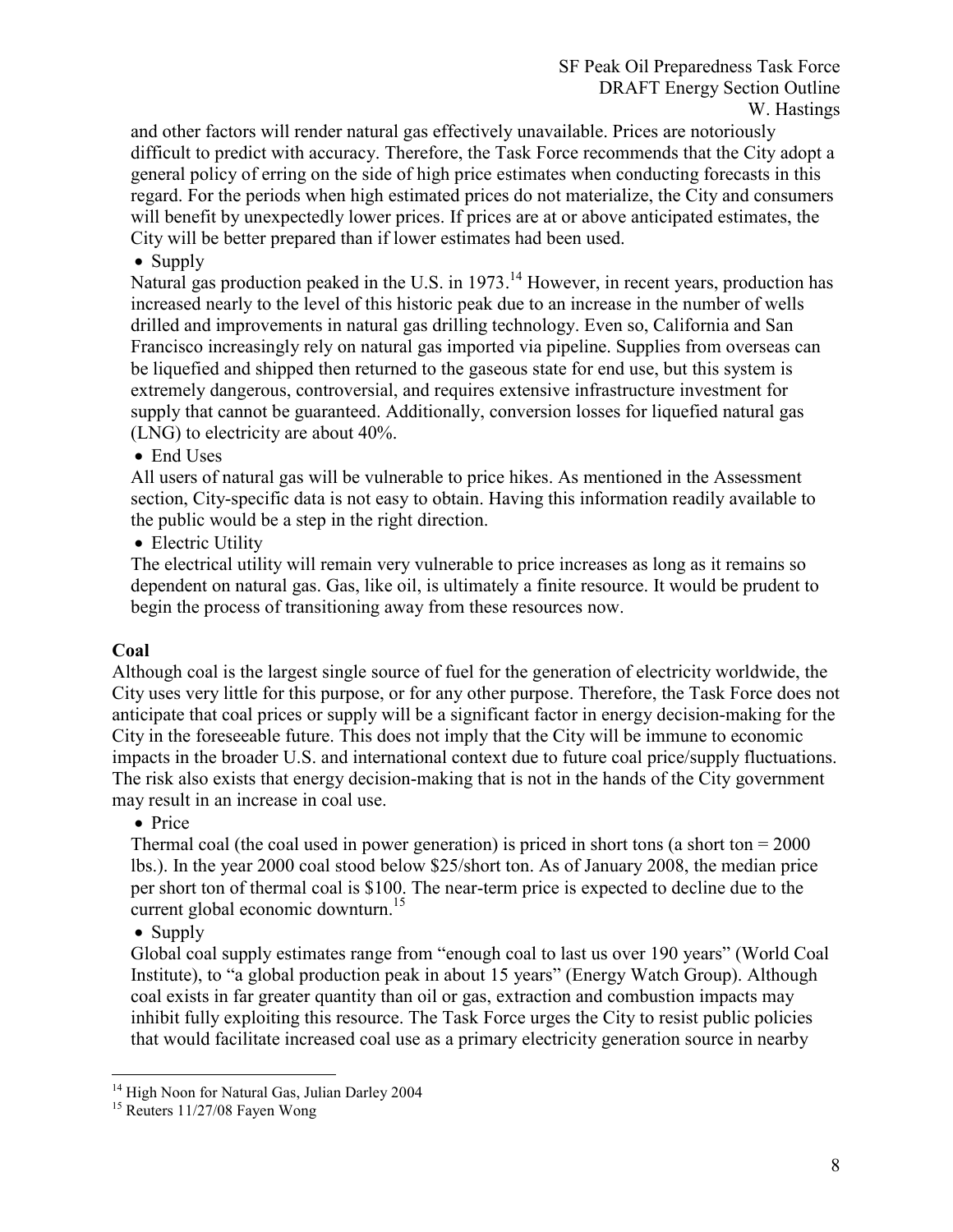states and nationally. Similarly, and for identical reasons, coal-to-liquid fuel technology should not be considered as an option to mitigate declining petroleum supply.

• End Use

Coal is used in San Francisco exclusively for electrical power generation and comprises about 2% of PG&E's power mix.

### Geographic Characteristics

San Francisco is perched at the end of a long narrow peninsula. This presents challenges for the City in terms of transmission of electricity in that most transmission, and the least-cost method, is land-based. However, the Trans-Bay Cable from Pittsburg will bring power to the City on transmission line beneath the Bay. The source of power transmitted via the cable remains an issue of concern. The fact that the City is surrounded by water may be advantageous in some respects - offshore wind, ocean wave, and marine current potential.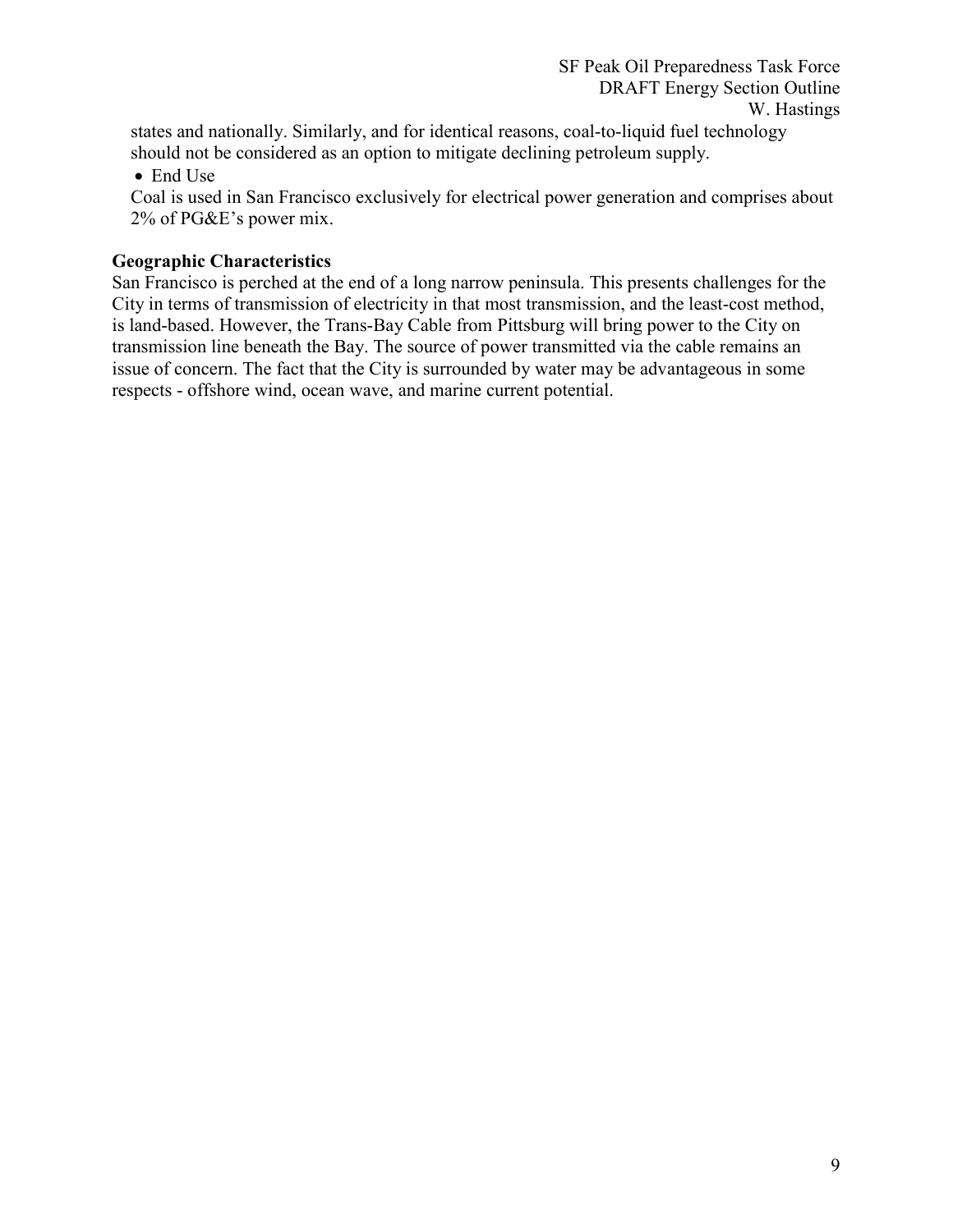## III. Impact Mitigation Strategies

First, an explanation of what, hopefully, is being mitigated. It is not the problem itself. There is no way for the City of San Francisco to influence the timing of the peaking of oil  $\&$  gas. What the City is able to influence is the ways and the degree to which the peaking impacts the City. So these are impact mitigation strategies.

The first step necessary to respond meaningfully to this issue is for the City to establish a permanent body of dedicated staff that will take up the baton beyond the Task Force to produce further reports and other materials and to begin to educate City staff and the public on the issue. In lieu of a new division or department or commission, some means of promulgating peak oil preparedness measures throughout the City government and the populace at large must be defined.

A principal mitigation strategy is public education. If the public is made adequately aware of the gravity of the situation, many of the things that need to be done – choosing public transit instead

of a gasoline-powered car for example – will happen as a result of individual choice that is in turn the result of an effective public education campaign.

Mitigation strategies in response to the problem of Peak Oil will likely be

"Viable mitigation options exist on both the supply and demand sides, but to have substantial impact, they must be initiated more than a decade in advance of peaking." - The Hirsch Report: Peaking of World Oil Production: Impacts, Mitigation, & Risk Management - Commissioned by U.S. DoE

subject to a similar factor that mitigation strategies for global climate change are subject to, namely, that they are both problems that are global in nature. This does not mean that the City's efforts are unimportant, but ultimately it will require concerted effort at the international level in order to respond effectively. For this reason the Task Force recommends that the City take steps to "wag the dog," in the sense that the City should take actions that compel responses and action at the state, federal, and international levels.

It is not important that the City to try to predict what petroleum fuel and natural gas prices might be in the future, nor is it likely to be accurate no matter how sophisticated the models used. The important thing is to anticipate more than one scenario, and at least one scenario included should be the one where prices are high enough to render petroleum fuels and natural gas effectively unavailable.

In order for the City to meaningfully respond in the context of what it can do for itself, the City will require an ongoing commitment to the issue with City staff dedicated to carrying out, for example, infrastructure investment analysis that takes into account a constricting fossil fuel universe. It would also be in the City's interest in this regard, to operate an "Energy Transition Resource Center" that would provide information and services to residents and businesses to assist them in "de-carbonizing" their energy consumption.

As noted earlier in this section, in 2002 the City produced an Electricity Resource plan (ERP). This plan is now becoming out-of-date, particularly in light of looming fossil fuel supply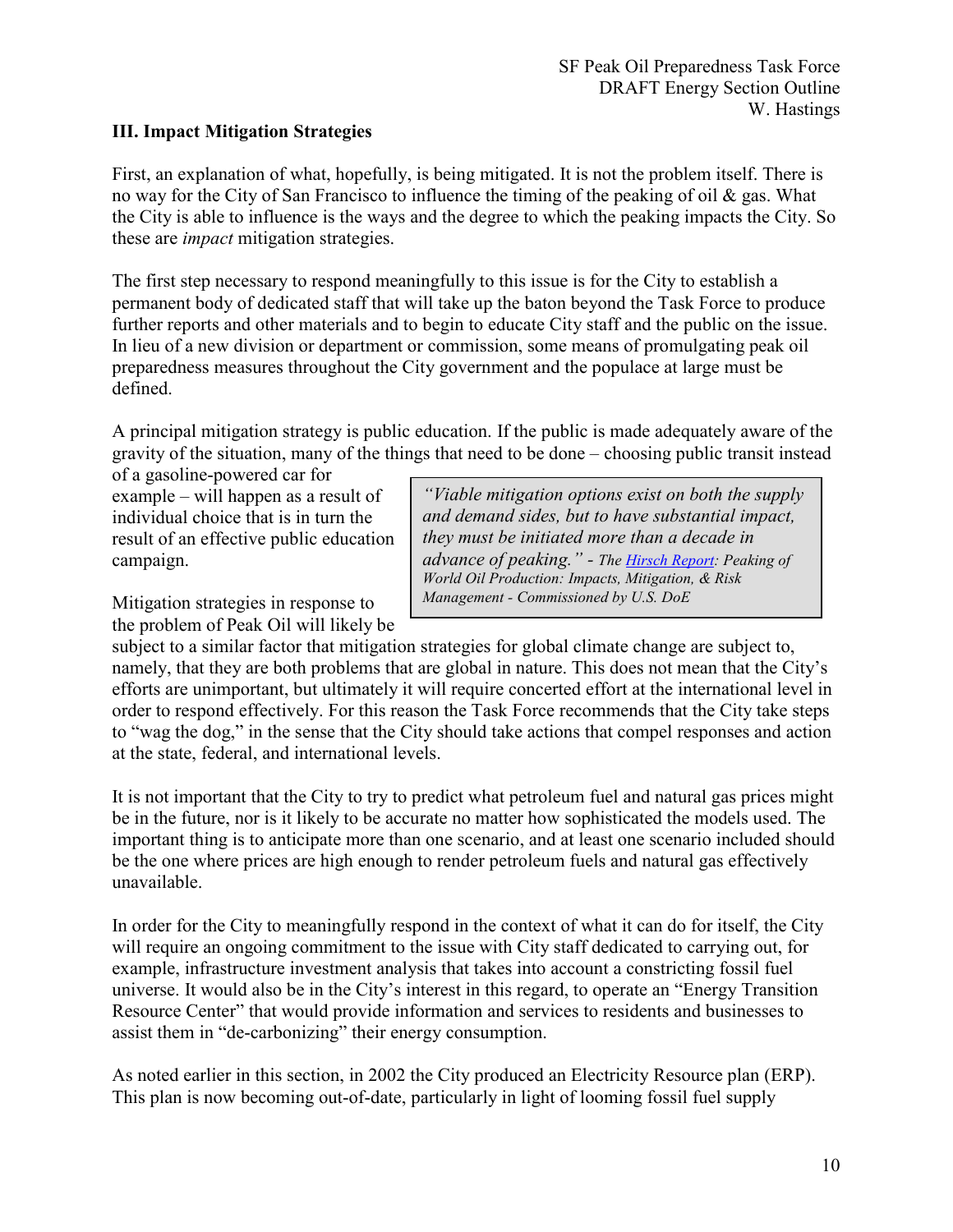limitations. The City should produce a new Plan, similar to the 2002 ERP, retaining consideration of the drivers of that effort (environmental justice, public health, and energy deregulation) but updated to take into account fossil fuel scarcity considerations, and explicitly incorporating the goal of ending dependency on fossil fuels. The Plan should also include a requirement that, once the report is published, follow-up public meetings in the months and years ahead should be held to address the status of implementation of the plan.

#### Demand Side Management

Demand reduction may turn out to be the single most important response in addressing peak oil & gas. All of the alternative and renewable energy possibilities will likely only fill a fraction of current energy demand given current technology. Therefore, reducing demand is imperative. Corresponds to recommendation B.

#### Conservation and Energy Efficiency

Conservation comes first. Perhaps a bit out of fashion, conservation is still the best way to adapt to limited resources of any kind. Strictly speaking, conservation and energy efficiency are two different things, but they are closely related. Energy efficiency is a form of conservation. Energy efficiency means using a low wattage compact fluorescent light bulb that puts out as much light as a higher watt incandescent bulb. Conservation means turning off the light. Most of what this report will recommend falls under the category of energy efficiency technology implementation. However, the Task Force feels that the City should not discount the value of promoting conservation as a public education imperative. New or expanded energy efficiency measures have the potential to give the City the greatest "bang for the buck" in terms of mitigating demand. The CCA plan mandates 107 "negawatts" or MW *not used* as a result of energy efficiency and conservation. This is not necessarily the maximum that can be achieved.

Currently PG& E administers energy efficiency program finds from the CPUC in a partnership with SFE. PG&E has an inherent conflict of interest in this matter. The situation should be reversed. SFE should petition the CPUC to allow it to take control of these funds. This is in the process of being renewed. The public goods discharge funds

### Smart Grid

The "smart grid" concept is basically creating an energy Internet - replacing the conventional system of monolithic, centralized power generation with little ability for the generator to communicate with the consumer within the system. The smart grid is a decentralized system where a web of interactive electronic communication exists between large generation centers, distribution nodes, smaller distributed generation, and end users. Think of it as an Internet of energy. Advantages of the smart grid are that it increases efficiency, reduces peak demand, and allows for small, distributed renewable energy generators.<sup>16</sup> On December  $9<sup>th</sup>$ , 2008, the San Francisco Board of Supervisors passed Resolution 081562, establishing City policy supporting Smart Grid technology and protocols for City electric systems urging the Public Utilities

 $\overline{a}$ <sup>16</sup> US Dept. of Energy, The Smart Grid: An Introduction

http://www.oe.energy.gov/DocumentsandMedia/DOE\_SG\_Book\_Single\_Pages.pdf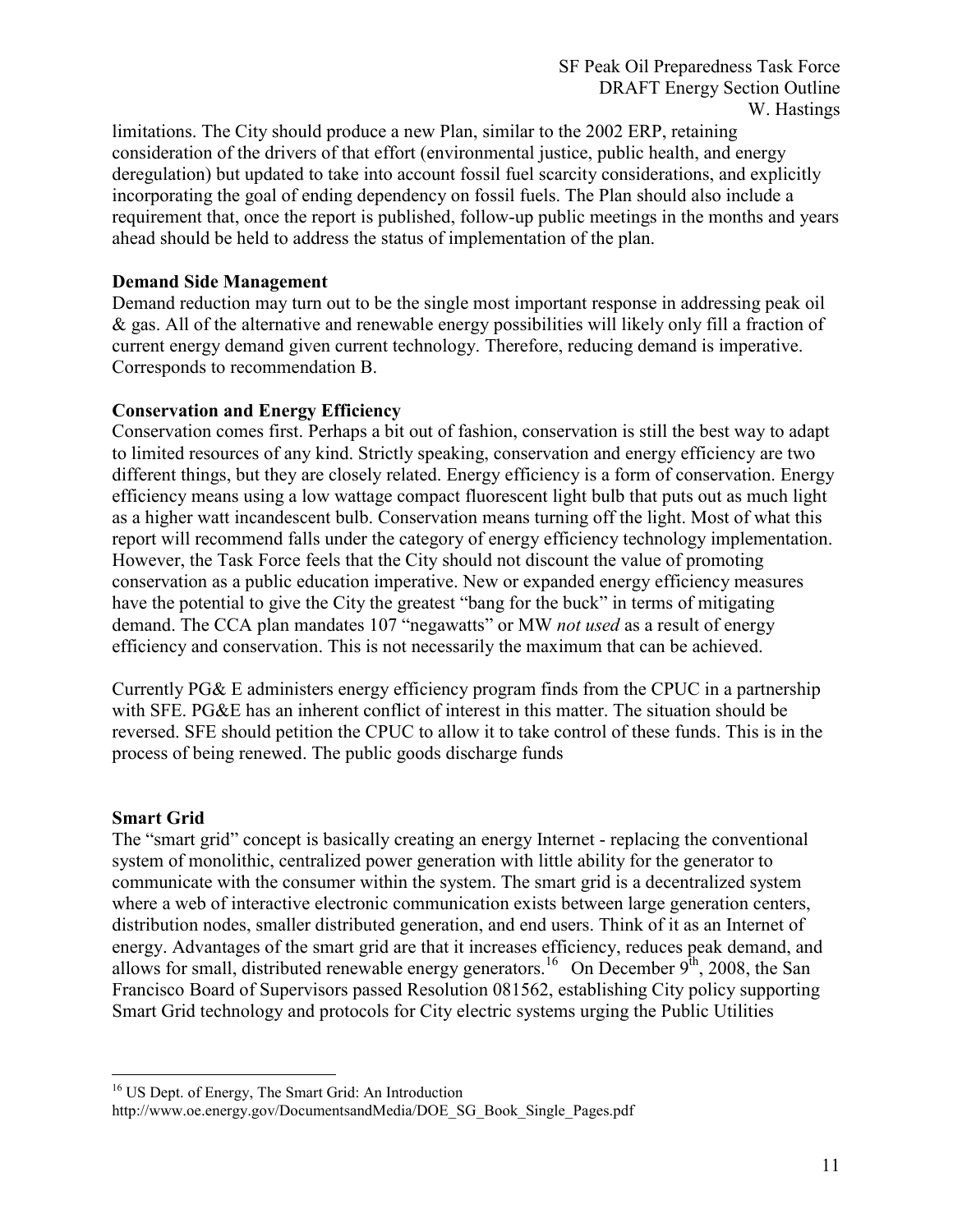Commission to prepare a study to identify the most effective and economic means to implement smart grid technology.<sup>17</sup> Corresponds to recommendation E.

#### Green Workforce

Another critical component of implementing demand side mitigation measures is having the trained workforce available to do the actual work of retrofitting buildings and installing cleaner more energy efficient systems. Powerful momentum is building on a national level to inaugurate a "green economy" that will be comprised of thousands newly trained in "green collar jobs" to retrofit existing homes and businesses with things as simple as weather-stripping and water heater jacketing to installing the latest energy efficient technologies. The City can take a lead in this arena by establishing a green jobs workforce development program to train and place people in this vocation. The City should establish a green jobs workforce development program to train and place people in the skills required to install new, or upgrade, repair, reconstruct, replace, or expand existing energy efficiency and renewable energy infrastructure. Corresponds to recommendation F.

#### Supply Side Management

What is needed is an estimate of how much energy can be generated in the city by each nonfossil method of electrical generation. Combining maximum demand reduction with the theoretical maximum of non-fossil alternatives, plus the Community Choice Aggregation plan to put solar and wind along the Hetch-Hetchy corridor, plus CCA's energy use reduction plan, to get a picture of what the prospects are for powering the City. Whether that will be contained in this report, or offered as a recommendation of work that the City should undertake has not yet been determined.

As with demand management, a trained workforce will be needed to do the work of installing new cleaner, renewable energy infrastructure on the supply side.

### Community Choice Aggregation (CCA)

CCA is a program enabled under state law that allows the City to become an electricity purchaser for residents and businesses currently served by Pacific Gas & Electric (PG&E). Ratepayers are able to opt-out and remain full customers of PG&E if they prefer, and PG&E may continue to provide electricity transmission, distribution, meter reading and billing services under the CCA program. The main advantage of CCA relative to Peak Oil  $\&$  Gas is that the City has the ability to choose non-fossil primary energy sources, and is not at the mercy of PG&E, which is a private corporation, for decision-making in this regard. Local control of pricing is another advantage of CCA. The CCA implementation plan calls for 360MW of non-fossil energy generation and conservation. This is comprised of 31MW of PV power, 72MW of non-solar distributed generation, such as stationary fuel cells, 150MW of wind power, and 107MW of efficiency and conservation measures.<sup>18</sup> Corresponds to recommendation A. [More?]

 $\overline{a}$ <sup>17</sup> Resolution 081562: http://muni.sfgov.org/site/bdsupvrs\_page.asp?id=94692

<sup>&</sup>lt;sup>18</sup> San Francisco CCA Program Description and Revenue Bond Action Plan, Page 5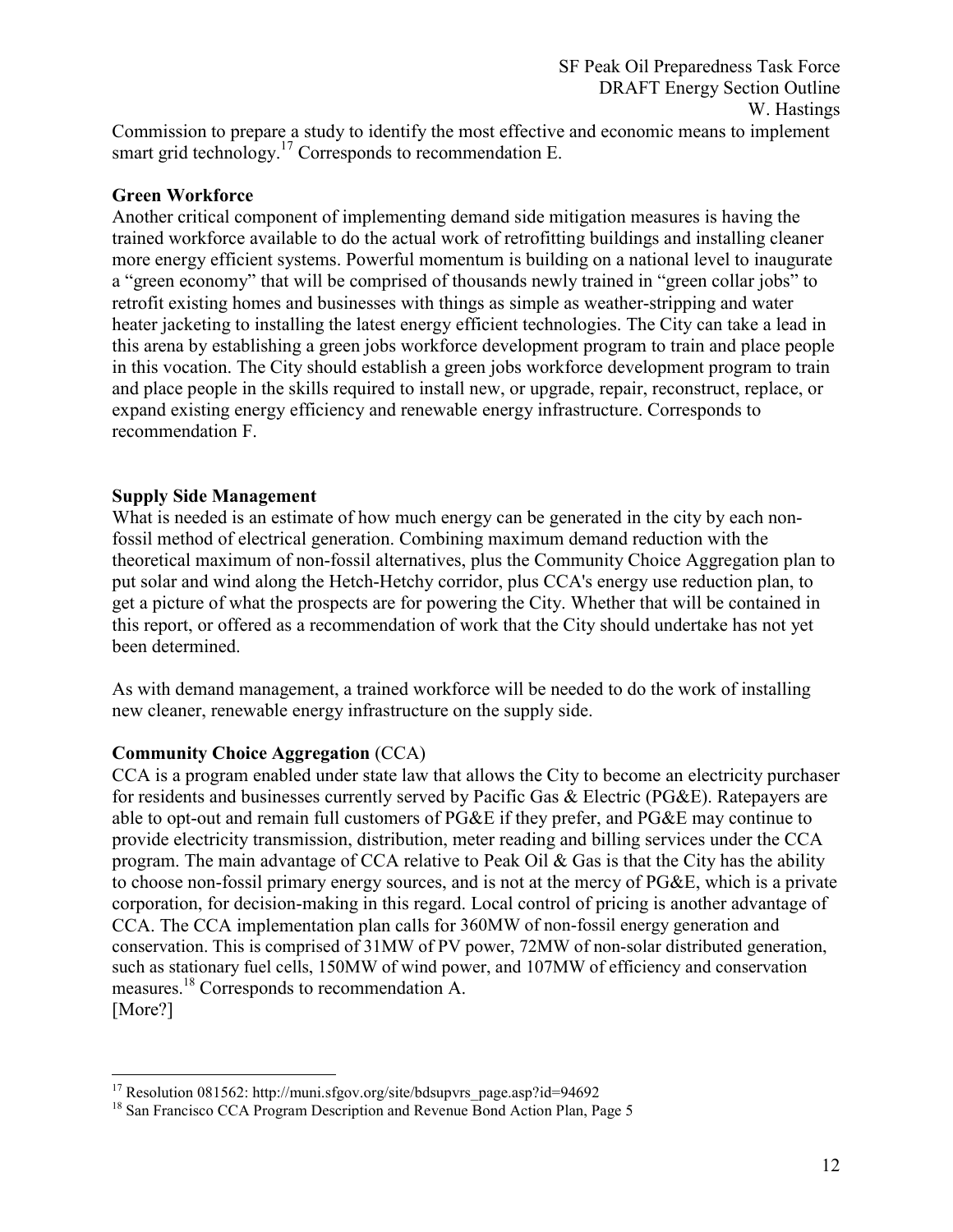### Feed-in Tariffs

A feed-in tariff is a mechanism that allows small renewable generators to sell their power to utilities at predefined terms and conditions. In early 2008 the California Public Utilities Commission (CPUC) made new feed-in tariffs available for the purchase of up to 480 MW of renewable generating capacity from small facilities.<sup>19</sup> Pursuant to this, effective February 2008, PG&E will purchase power from our customers who install eligible renewable generation up to 1.5 MW in size<sup>20</sup> Since PG&E is already doing this under AB1969 and CPUC supervision, the City should see if there is anything it might be able to do in this arena. Corresponds to recommendation G.

## Renewable Energy Plan

Currently, no comprehensive plan exists that would result in the City ceasing its dependence on fossil fuels for non-transportation energy use. The City - SFE, SFPUC - should produce a plan that would do so, combining robust energy demand reduction with aggressively increased cleaner renewable energy infrastructure investments. Such a plan should have near 100% clean renewable energy as its objective. This can be characterized as an updated Electricity Resource Plan or not. It can also be carried out in the context of CCA or not. It doesn't matter, but it needs to be done. Corresponds to recommendation C.

## Renewable Energy Infrastructure Implementation

The key to risk mitigation in this arena is diversification. There is no single energy source currently known that can replace petroleum or natural gas. It is also unlikely that any combination of known non-fossil, non-nuclear alternatives will be able to meet current or projected demand. However, some combination of all non-fossil alternatives combined with robust programs of conservation, energy efficiency, and localization, may be the best way to approach mitigation. An aggressive program, whether in the context of CCA or not, will be an inevitable key to transitioning out of the fossil fuel era. Corresponds to recommendation D.

The following are renewable energy sources and technologies that are presented in this section as part of a peak oil response strategy due to the fact that all of these sources and technologies have barely been tapped and are in their early stages of development. The general strategy is to rapidly expand these non-fossil based potentialities.

### Solar

### • Solar Photovoltaic (PV)

Solar PV refers to technologies that convert solar photons directly into electrical current. The most common types are silicon crystal-based panels, but many other types of products are coming on line, such as "thin-film" solar cells made from materials other than silicon. This is a rapidly growing technology both in the economic sense and as it pertains to the technology itself. State and local incentives exist to assist home owners and businesses to install PV systems. One concern raised in the Task Force proceedings is that the manufacture of solar panels themselves is a very energy intensive endeavor that currently requires fossil fuel inputs. This is true of virtually every "alternative" energy technology. Since the technology and

 $\overline{a}$ <sup>19</sup> CPUC Press Release 2/14/08: http://docs.cpuc.ca.gov/PUBLISHED/NEWS\_RELEASE/78824.htm <sup>20</sup> PG&E Feed-in Tariff FAQ:

http://www.pge.com/includes/docs/pdfs/b2b/wholesaleelectricsuppliersolicitation/Feedin\_Tariffs\_FAQs.pdf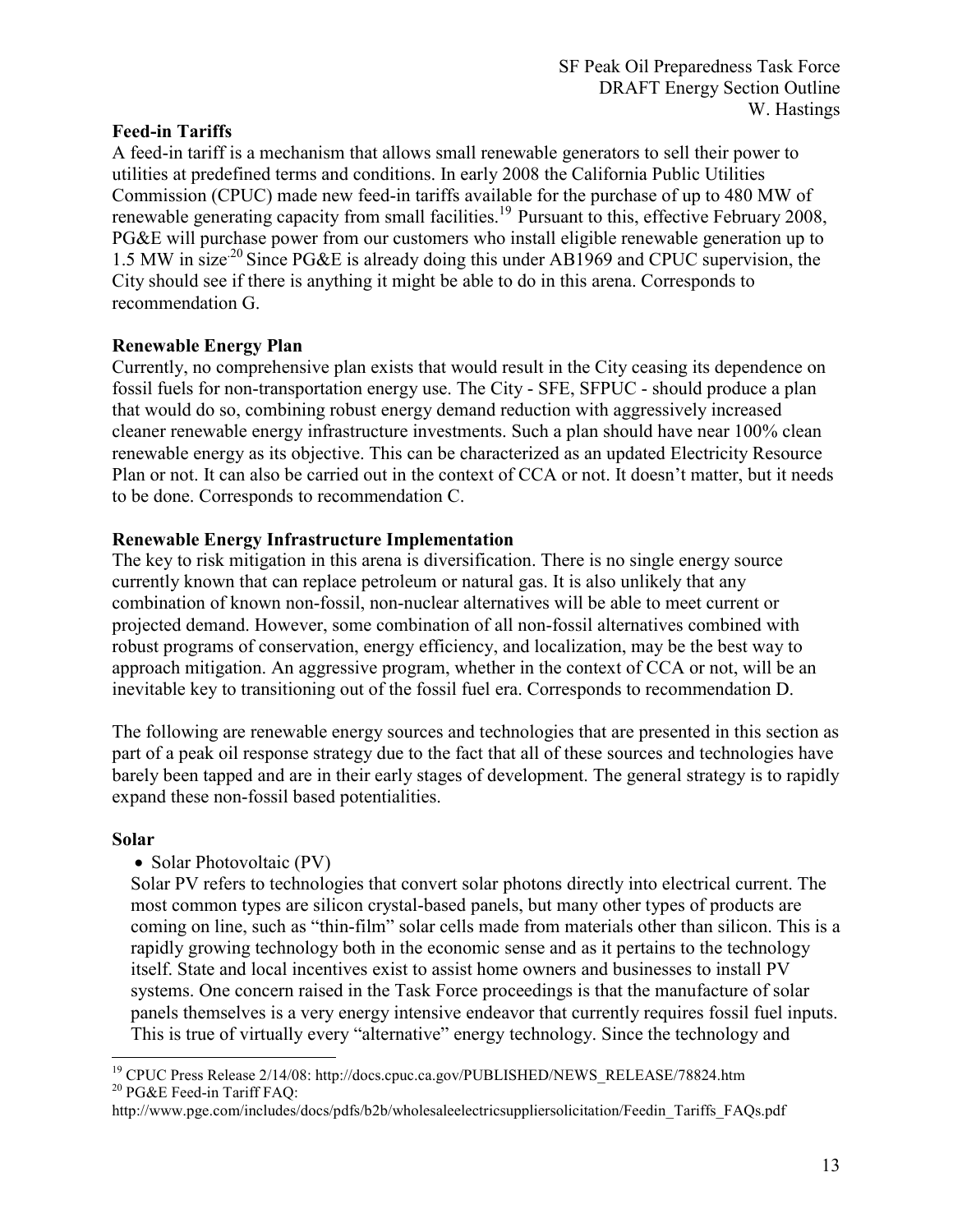economics of PV are evolving rapidly, it is difficult to estimate the maximum amount of power that might eventually be achieved through this technology. Currently there are about 924 solar PV installations in the City totaling about 6.5MW as of November 2008.<sup>21</sup> The mandate under CCA is 31MW, so there is a lot of potential for expansion in this arena.

• Solar Thermal

Solar thermal refers to technologies that take direct advantage of the heat energy from the sun. A very common and tested solar thermal technology is solar water heating. In 2007 AB 1437 passed which authorizes the CPUC to create a \$250 million program with the goal to install 200,000 solar water heating systems throughout the state. The program is expected to be in place by 2010.<sup>22</sup> There will be a lot of new activity in this arena in the City by 2010 and forward. In addition, a new pre-market analysis coming on-line about solar hot water.<sup>jp</sup> The City should promote solar thermal to offset natural gas used to heat water.

• Distributed Solar

Distributed generation (DG) refers to electrical generation systems that are typically smaller than conventional power plants and are "distributed" over a given geographical area. Smallscale solar, such as residential roof-top, is a good example of this. DG theoretically offers several advantages over the conventional monolithic power generation paradigm in that it reduces risk of black outs, offers opportunities to increase efficiency, allows for more renewable energy systems, and minimizes risk of catastrophic accident or effective terrorist attack. It is mentioned here as "distributed" to distinguish it from large concentrated solar power facilities.

#### • Concentrated Solar Power (CSP)

Several types of CSP systems have been proven. As the name implies, these facilities focus or concentrate solar energy to produce electricity by means of the extreme temperatures reached. The facility is typically located in a remote area and the power is transmitted to the grid or load centers.

### Marine-Based Power Generation

• Ocean Wave Energy Conversion

Ocean wave power generation is possible in places where enough strong, constant wind results in waves that have enough kinetic energy – a high vertical trough-to-peak differential – to allow specially designed buoys to take advantage of the differential and produce electricity. The nearest locations where this is the case, in close enough proximity to San Francisco, are off the coasts of Mendocino and Humboldt counties. Currently, PG&E is investigating the possibility of securing electricity from projects for which permits are pending. The current maximum generation estimate from the Mendocino project is 40MW. Another pending project in Humboldt County may produce up to 100MW. The total amount of electrical generation possible via this type of system is estimated by the California Energy Commission to be about 8GW, so there is a lot of potential.

### • Tidal Power

 $\overline{a}$ 

Between 2001 and 2008 the CITY investigated the possibility of harnessing the power of the tidal current flowing through the Golden Gate into and out of the San Francisco Bay.

<sup>&</sup>lt;sup>21</sup> Phone conversation with SF Dept. of Environment staff, Johanna Partin 1/5/09

<sup>&</sup>lt;sup>22</sup> CPUC Solar Hot Water Program: http://www.cpuc.ca.gov/PUC/energy/Solar/080220\_SD\_SolarPilot.htm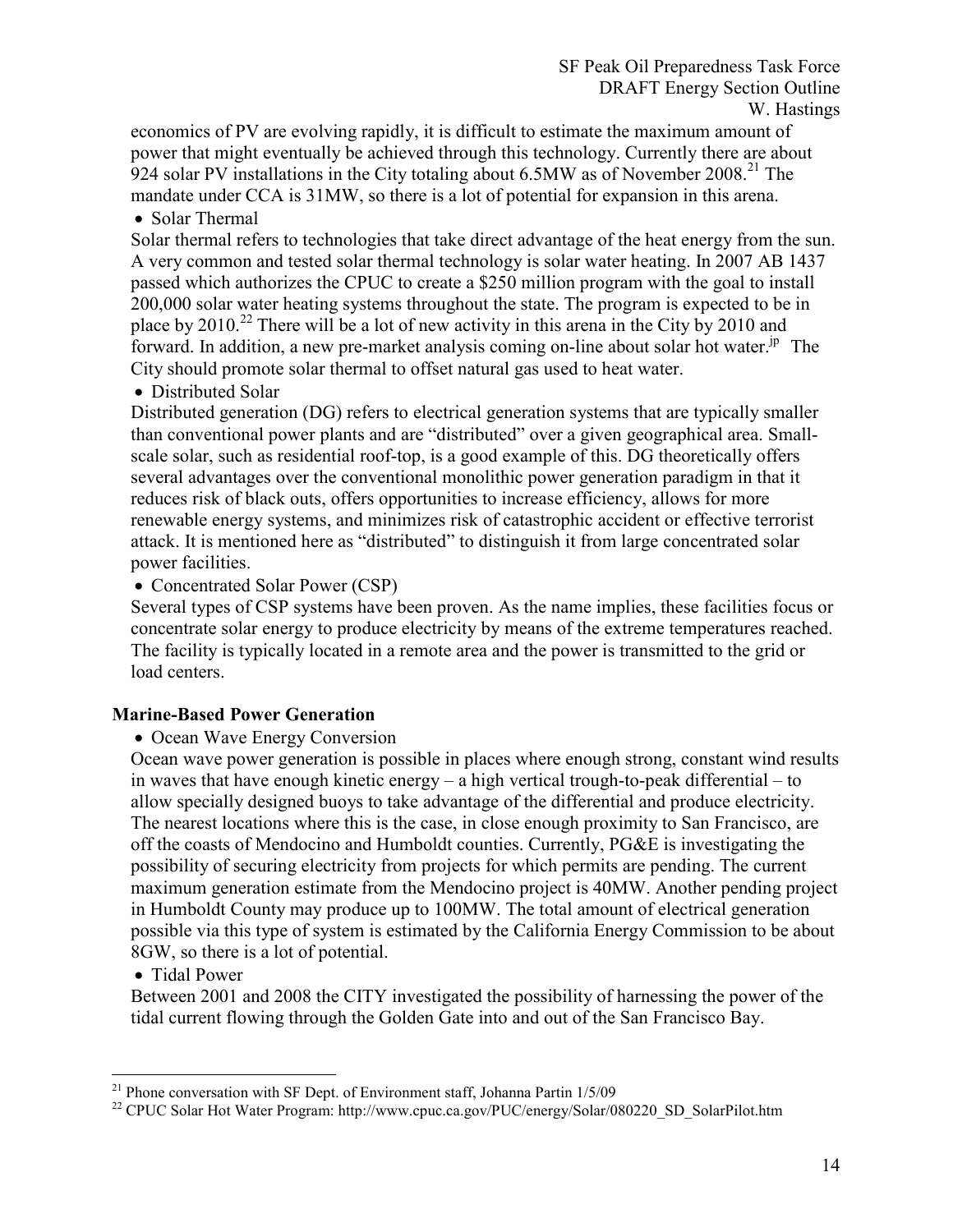Currently the investigation is on indefinite hold.<sup>23</sup> In 2006 the Electric Power Research Institute (EPRI), conducted a study that initially stated that about 35 MW of electricity could be generated from the Golden Gate tidal current. However, SFPUC conducted its own feasibility study and determined that only about  $10MW$  of extractable power exists.<sup>24</sup> Currently URS Corporation is carrying out another study. It remains to be seen whether this will be an option for powering the City. And even under the most ideal scenario, only about one fifth of the City's current demand can be fulfilled via this potential power source.

• Marine Current [more]

## Wind Power

• Urban (land-based) Wind Power

A California Energy Commission study in 2004 that looked at wind energy resource in SF found not much large scale potential due to the lack of available undeveloped land. However, there may be some potential for smaller scale wind power installations on rooftops. The SF Urban Wind Power Task Force is investigating this prospect and a report is expected in March 2009. One of the things the City might be able to do in this arena is to provide information on wind generation to residents and businesses. SFE is currently investigating where some demonstration projects might be installed. SFPUC is looking into potential for wind along Hetch Hetchy corridor. Much of the state's best wind resource is already "locked up."<sup>25</sup>

• Offshore Wind

The City is currently investigating the potential for offshore wind power. SFE is working with Stanford students, but the process has just started. Offshore wind is about four times more expensive than land-based wind.<sup>26</sup> An April 2008 Stanford University study found that somewhere between 63 to 86% of California's electricity needs can be met with offshore wind energy alone.<sup>27</sup>

### Geothermal

Geothermal energy is energy that is obtained from the heat within the Earth. It can be used "as is" as a heating source, or can be used to produce steam to run a geothermoelectric turbine to generate electricity. The geothermal we are talking about here is not to be confused with geothermal heat pumps that take advantage of the very near-surface (<10ft.) temperature stability that allows one to take advantage of a slight differential in temperature in order to heat or cool a space.

# • Conventional

Conventional geothermal energy is limited to areas where the resource (heat) is near the surface and readily accessible. San Francisco has a large conventional geothermal resource located only 75 miles away, the Geysers, mostly owned by Calpine Corporation.

• Enhanced

 $\overline{a}$ 

<sup>&</sup>lt;sup>23</sup> Phone conversation with SF Dept. of Environment staff, Cal Broomhead 12/8/08

 $^{24}$  SF Bay Guardian 6/27/07

 $^{25}$  Phone conversation with SF Dept. of Env. staff Johanna Partin  $1/05/09$ 

 $26$  ibid.

<sup>&</sup>lt;sup>27</sup> Assessing California's Offshore Wind Potential, Dvorak, et al, April 2008:

http://www.image.ucar.edu/public/TOY/2008/focus4/Presentations/TALKDvorak.pdf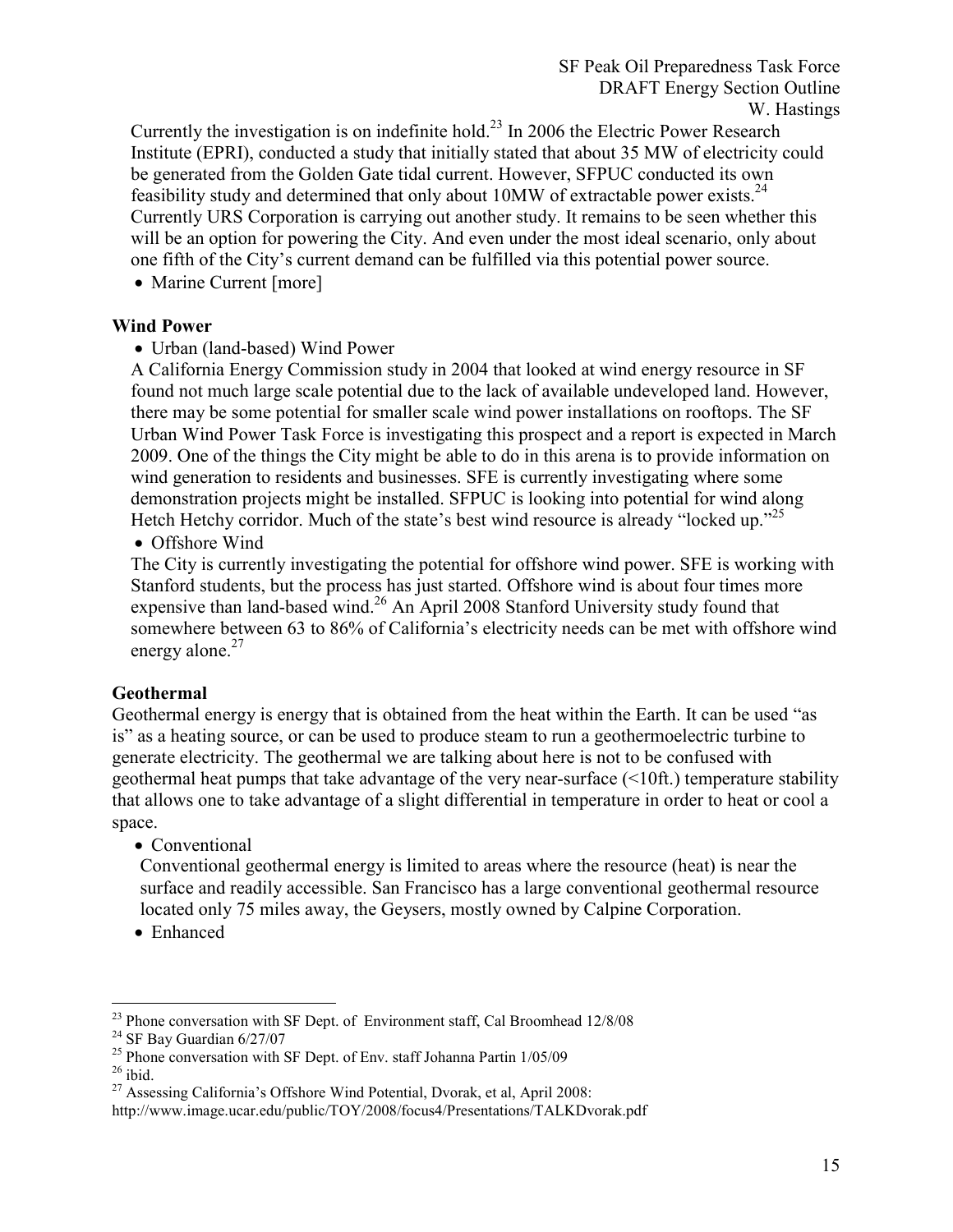Enhanced geothermal, also known a hot dry rock geothermal, refers to a relatively new prospect where very deep bore holes are drilled, water is injected, and hot water or steam emerges from a secondary bore hole.

#### **Biomass**

Biomass is exactly what it sounds like, large quantities of biological matter. Biological matter contains potential energy. The City

#### Unproven Sources / Technologies

This section will touch on the various unproven technologies that are either newly emerging or have been around for a while but are, as yet, unproven on a large scale.

The following three items are not energy sources per se, but have been proposed as means of generating electricity within the City.

#### Combustion Turbines

Combustion turbines (CTs) are stationary engines that run on natural gas or liquid fuels for the purpose of producing electricity. CTs have been proposed as a means of increasing in-City electrical generation. [More]

#### Cogeneration

Cogeneration refers to the practice of capturing waste heat from existing industrial or commercial boilers or turbines that produce electricity on-site. The heat can be used for other industrial purposes or for space heating. The City carried out a limited study of the potential for cogeneration and found that there is a potential for more than106MW capacity from places like hotels, residential high rises, and hospitals.<sup>28</sup>

### Stationary Hydrogen Fuel Cell Stacks

Fuel cells are a long-proven and gradually improving technology but remain expensive. As the technology improves and manufacturing costs are reduced, stationary fuel cells may become a significant option for onsite generation. In the context of Peak Oil & Gas concerns, they only make sense when the hydrogen fuel that powers them is produced via clean renewable non-fossil energy sources such as wind. Significant improvements in hydrogen storage and transportation technologies will also be required to make general use of fuel cells feasible.

#### What Not To Do

 $\overline{a}$ 

The Task Force is unanimous in opposition to nuclear fission power as a mitigation strategy for addressing peak oil  $\&$  gas. Once these plants are decommissioned, new sources must emerge to take their place.

The Task Force urges the City to resist public policies that would facilitate increased coal use as a primary electricity generation source in nearby states and nationally. Similarly, and for identical reasons, coal-to-liquid fuel technology should not be considered as an option to mitigate declining petroleum supply.

<sup>&</sup>lt;sup>28</sup> SF Dept. of Env. 2007 Cogeneration Study:

http://www.sfenvironment.org/downloads/library/ciscocogenerationreportpdf.pdf